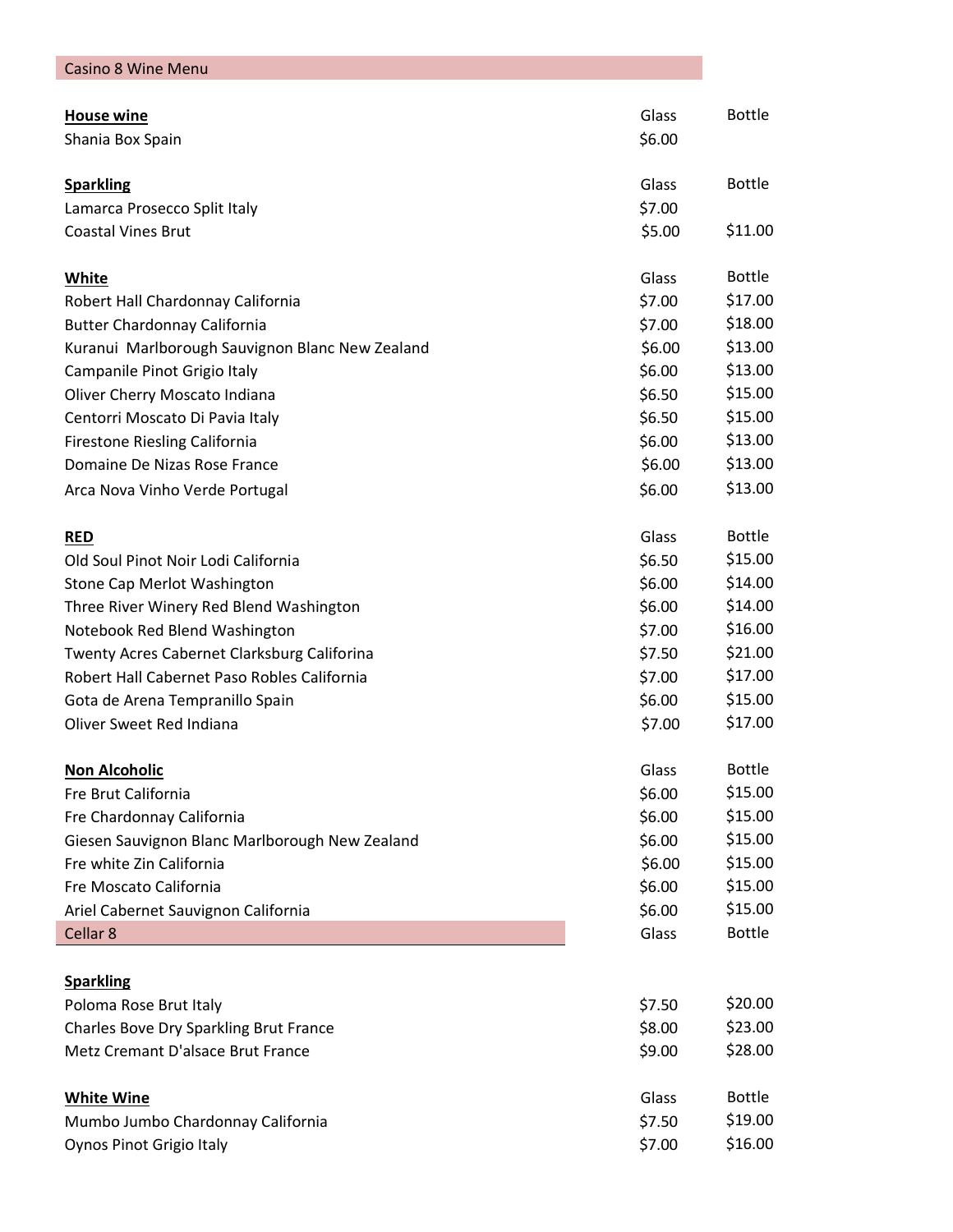| Aveleda Vinho Verde Portugal                                   | \$6.00     | \$13.00       |
|----------------------------------------------------------------|------------|---------------|
| La Cana Albarino Spain                                         | \$7.50     | \$20.00       |
| Peter Yealand Sauvignon Blanc New Zealand                      | \$7.00     | \$18.00       |
| <b>Revelation Rose Washington</b>                              | \$7.50     | \$19.00       |
| Madelyn Rose California                                        | \$10.00    | \$29.00       |
| <b>RED Wine</b>                                                | Glass      | <b>Bottle</b> |
| Truchard Merlot Napa Valley California                         | \$7.50     | \$22.00       |
| Angeline Pinot Noir Russian River Valley California            | \$7.50     | \$21.00       |
| Devils Corner Pinot Noir Tasmania                              | \$7.50     | \$19.00       |
| Elqui Carmenere Red Blend Elqui Valley Chile                   | \$7.00     | \$18.00       |
| Banshee Red Blend California                                   | \$7.50     | \$22.00       |
| Pillars of Hercules Red blend Dunnigan Hills California        | \$7.50     | \$19.00       |
| Josh Legacy Blend California                                   | \$7.50     | \$21.00       |
| Daou Pessimist Red Blend California                            | \$8.00     | \$24.00       |
| <b>GoRu Red Blend Spain</b>                                    | \$8.00     | \$24.00       |
| Les Legendes Bordeaux France                                   | \$7.50     | \$20.00       |
| Juggernaut Cabernet                                            | \$9.00     | \$28.00       |
| Tre Leoni Red Blend Napa Valley California                     | \$9.00     | \$29.00       |
| Austin Hope Cabernet California                                | \$13.00    | \$35.00       |
| Walla Walla Vintners Cab Franc Columbia Valley Washington      | \$8.00     | \$25.00       |
| La Posta Paulucci Malbec Argentina                             | \$8.00     | \$23.00       |
| Eguia Tempranillo Spain                                        | \$7.00     | \$18.00       |
| Bianchi Petite Sirah California                                | \$9.00     | \$28.00       |
| <b>High End List</b>                                           | Glass      | <b>Bottle</b> |
| Perrier-Jouet Grand Brut France                                |            | \$65.00       |
| Rombauer Chardonnay California                                 | \$15.00    | \$45.00       |
| Cakebread Chardonnay Napa Valley California                    | \$18.00    | \$55.00       |
| Rodney Strong Reserve Cabernet Sonoma County California        | \$18.00    | \$50.00       |
| <b>Gramercy Cellars Cabernet washington</b>                    | \$18.00    | \$50.00       |
| Jordan Cabernet Alexander Valley CA                            | \$18.00    | \$55.00       |
| Devona Cabernet Washington                                     | \$23.00    | \$68.00       |
| Stags'Leap The Leap Cabernet Sauvignon                         | \$25.00    | \$80.00       |
| Cade Cabernet California                                       | \$25.00    | \$85.00       |
| Caymus Cabernet Napa Valley CA                                 | \$25.00    | \$95.00       |
| The Chocolate Block Red Blend South Africa                     | \$13.00    | \$36.00       |
| Symmetry Red Blend Alexander Valley California                 | \$20.00    | \$58.00       |
| The Creator Red Blend Walla Walla Valley Washington            | \$23.00    | \$67.00       |
| Tamarack Cabernet Franc Columbia Valley Walla Walla Washington | \$13.00    | \$36.00       |
| El Jefe Tempranillo Stoneridge Vineyard Washington             | \$23.00    | \$67.00       |
| Force Majeure Syrah Oregon                                     | \$25.00    | \$83.00       |
| <b>Specialty Drinks</b>                                        |            |               |
| Fresh Made Sangria                                             | \$6.00     |               |
| Sake Bloody Mary                                               | \$5.00     |               |
| Maloney's Country Cream                                        | 3oz \$4.50 | 6oz \$6.50    |